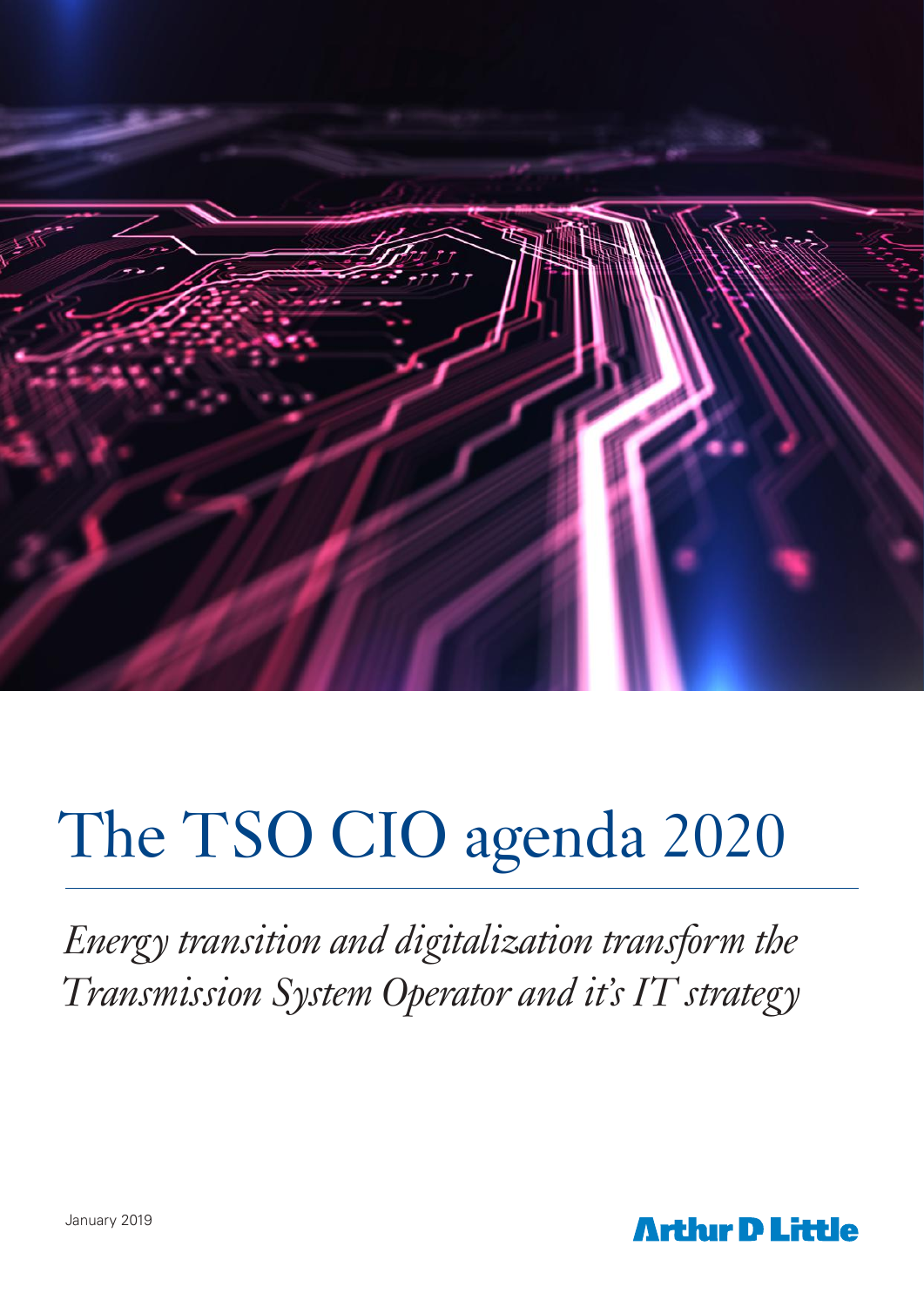## Content

| <b>Executive summary</b>              | 3              |
|---------------------------------------|----------------|
| 1. Setting the scene                  | $\overline{4}$ |
| 2. Trends and drivers                 | 6              |
| 3. Making IT future-proof             | 9              |
| 4. Three top priorities on the agenda | 12             |
| Conclusion                            | 13             |

## **Author:**



**Matthias von Bechtolsheim**

Partner Energy & Utilities Frankfurt bechtolsheim.matthias@adlittle.com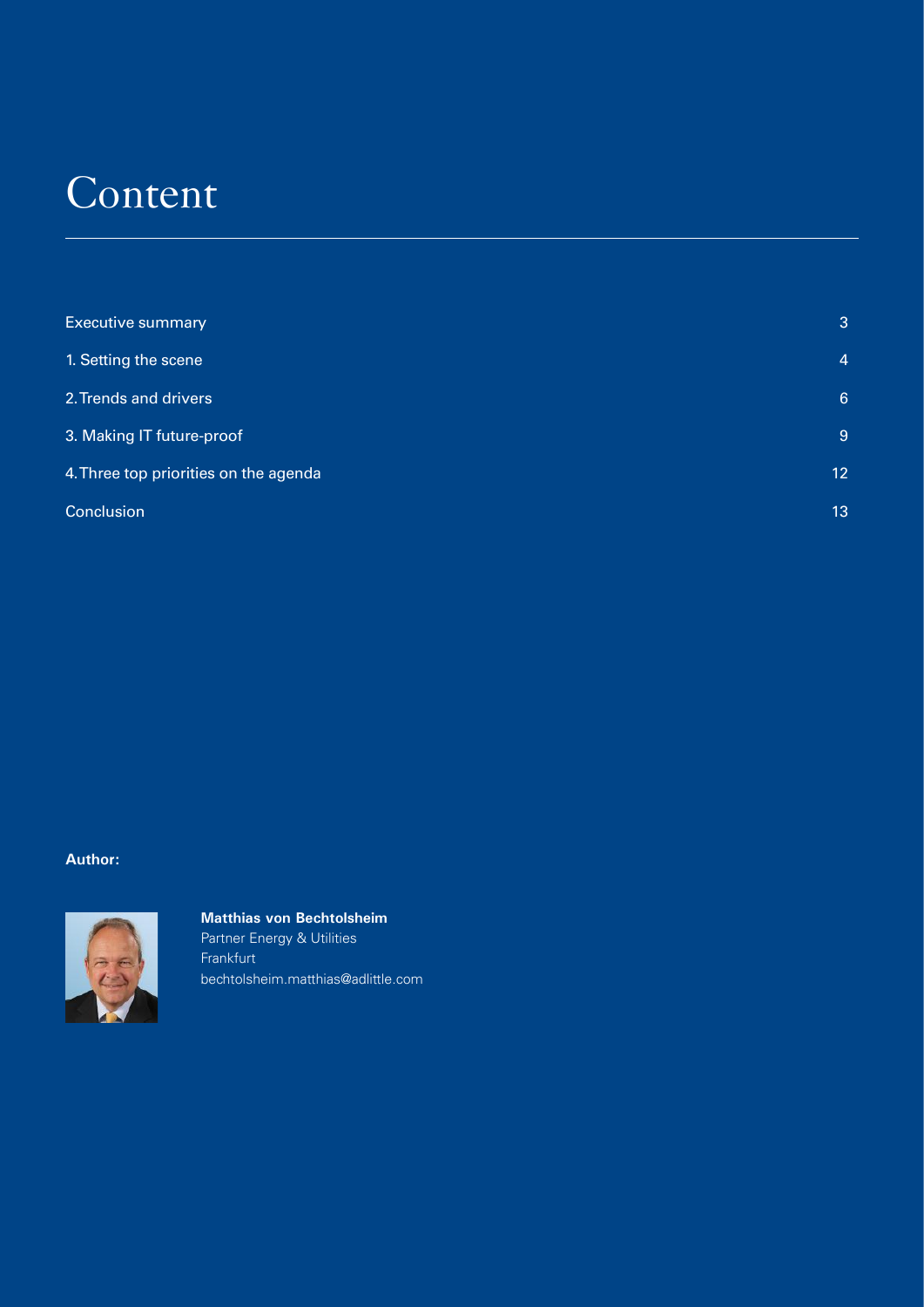## Executive summary

Energy transition, IT innovation and digitalization have a significant strategic and operational impact for a transmission system operator (TSO). The mission of a Chief Information Officer (CIO) and the IT department will develop from implementing business requirements and providing IT services to a transformation enabler, if not a driver. Successful CIOs have key topics at the top of their agenda:

- $\blacksquare$  Create a "Digital TSO" vision, milestones and roadmap jointly with executive management and possibly the CDO, which ensures commitment, support and momentum for transformational activities
- **n** Achieve early success with digital pilot cases allowing employees and management to feel and understand digital impact in their day-to-day business
- Expand the IT delivery model from "run" to "transform" the business by using agile project management and grow IT development capabilities
- Bring information and operational technology (IT and OT) under one responsibility of the CIO
- $\blacksquare$  Make people with the best business and IT "sense" to act as "demand managers" for the business with a solid line to the CIO – inside or outside the IT department

Beyond that, CIOs take many more topics on their agenda. Understanding the CIO agenda, allows executives as well as business managers to create value from IT by being informed and involved early and with a look into the future.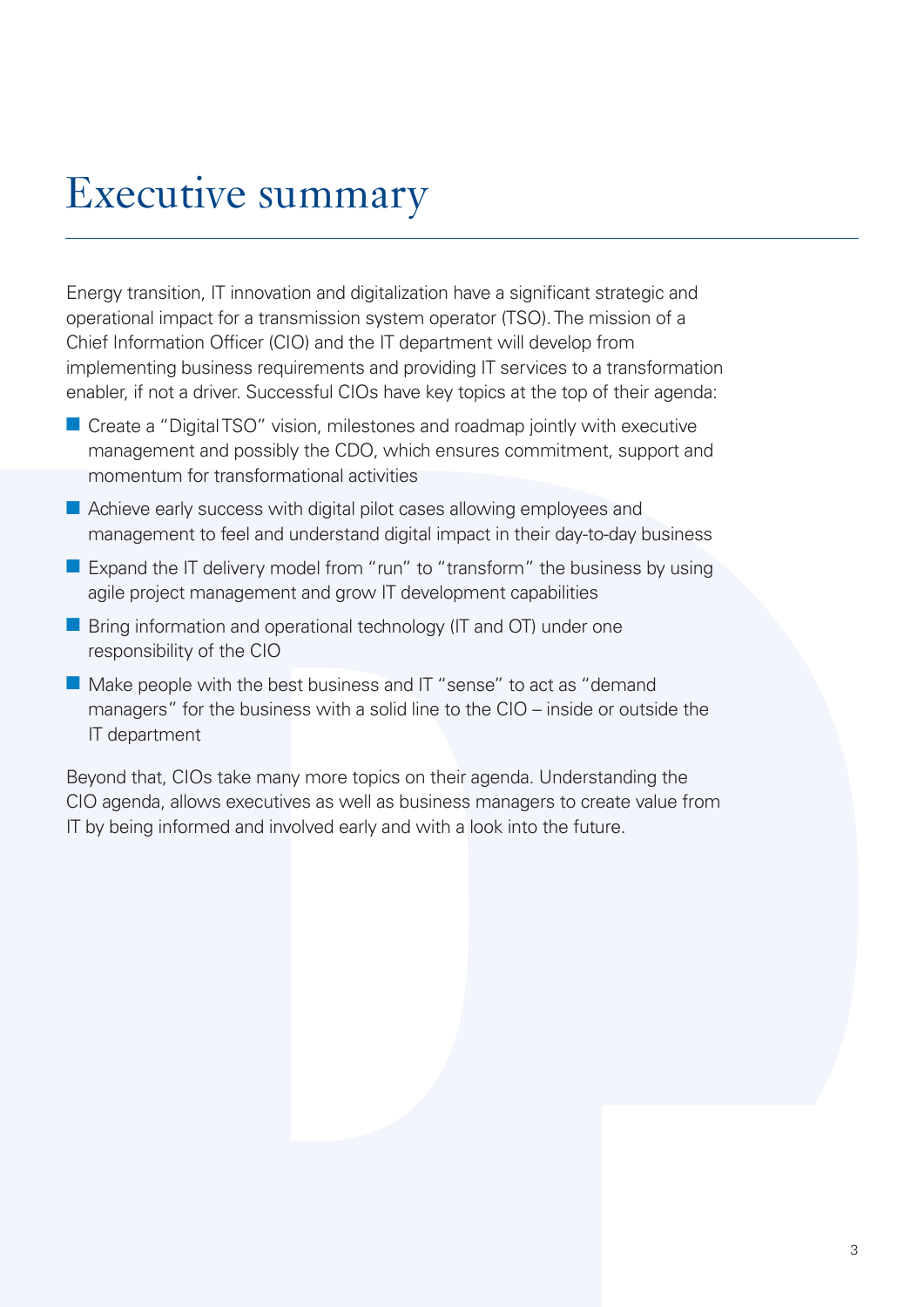## 1. Setting the scene

Information technology has never had greater impact on the power transmission business than it has today. Besides copper and steel, silicon and data are becoming key assets in the TSO (as well as DSO) business. The dynamics and complexity of energy transition are meeting the disruptive power of digitalization. The mass of data is growing faster than ever while data protection requirements require a clear data governance. New digital start-ups are mushrooming, as are cyber-security threats. Business requirements are rising, whether this is due to regulatory changes, new transmission technologies or newbuild projects. Besides being an innovation driver, IT still must fulfill its "workhorse" role: availability, security and performance to ensure seamless running of the business. Top management becomes aware of the fundamental, even business-critical, role IT plays nowadays.

We conducted interviews with TSO CIOs and included our own international experience in the TSO business in Europe, which had several questions in scope:

- $\blacksquare$  What market-driven business requirements towards IT do you expect, e.g. regulatory, standards, transmission technology etc.?
- $\blacksquare$  What major IT technology innovations do you see, what is the impact on business model and business processes, where will you put your focus on?
- $\blacksquare$  Which business processes will face significant improvement needs esp. IT-supported?
- $\blacksquare$  What key IT technology decision are relevant, pending or have you already made?
- **n** What IT budget trends do you see, where do you stand in key figures?
- $\blacksquare$  How is IT/business collaboration today, and what trends do you expect?
- $\blacksquare$  What is you experience in outsourcing and which sourcing trends do you expect?



## Figure 1: High-level Vision of the Energy Transition and drivers of the new energy world

Source: Arthur D. Little, Manuel Sánchez Jiménez, Commission Report European Smart Grids Technology Platform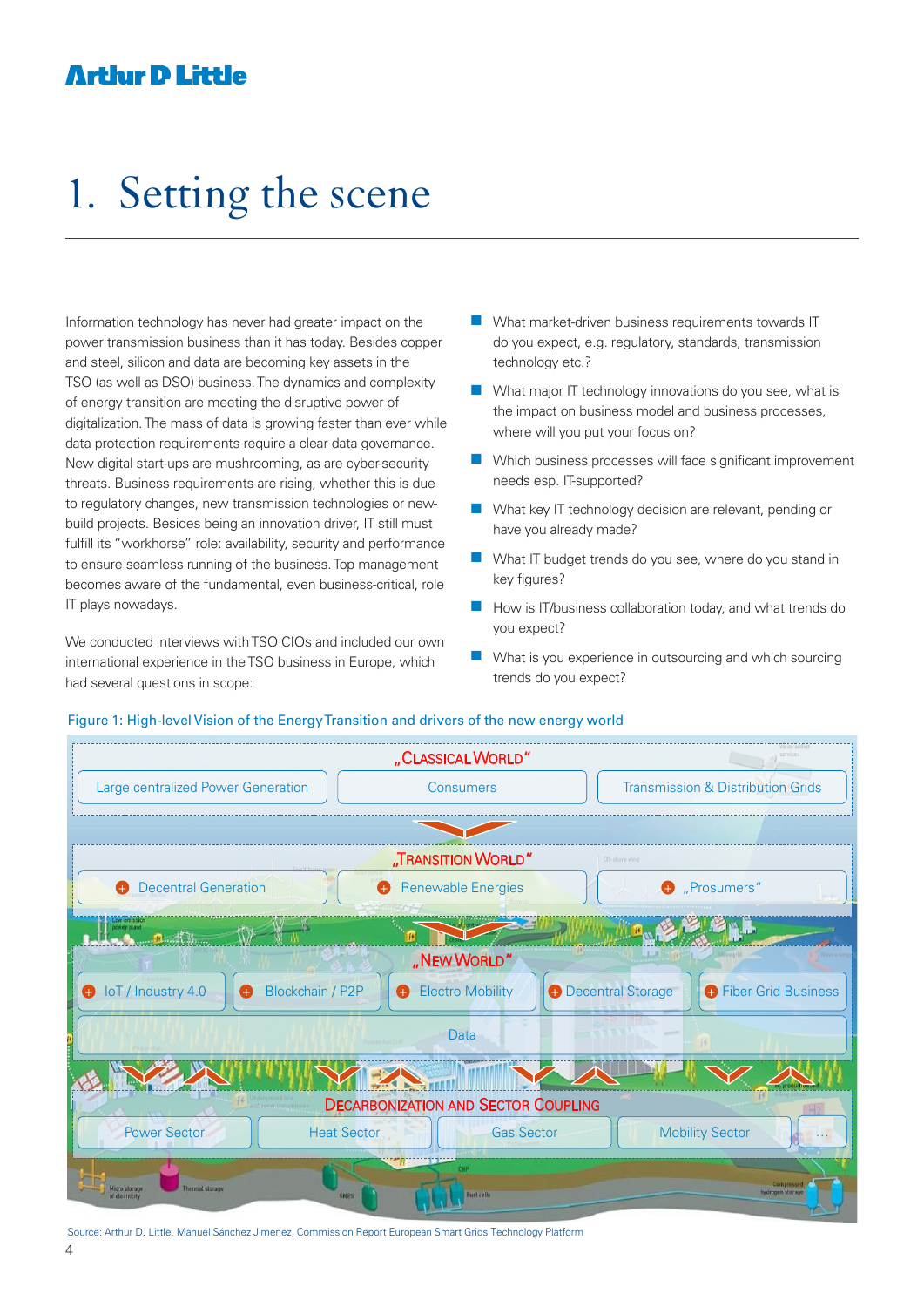## 2. Trends and drivers

#### **Energy transition drives business**

Almost all European Transmission System Operators (TSOs) are facing energy transition as the main change driver. To balance the rapidly growing renewable feed-ins, onshore and offshore, connecting offshore-wind farms to the grid and other grid enforcement projects, regulatory requirements demand new IT capabilities. Rollout of smart meters will have an impact the TSO business by making data available at a much more granular level. In order to master these challenges, businesses need the mass of data to be available flexibly to ensure data mining and prediction. End-to-end business processes need new applications and access to existing data silos. Security has become a major priority in almost all markets: from protection of physical infrastructure against attacks, vandalism, and other incidents to cyber security and to data governance.

TSO emerge from the "Classical World" of energy where they were a solid and static element between centralized generation and distribution (see figure 1). That stable - and comfortable - world is in a transition where renewable and distributed generation with prosumers transform the framing conditions in an increasing wave of change. While these drivers persist, new waves are challenging the role of the grid. The "New World" brings "digital" to the grid and extends the grid control beyond traditional scope - e.g. with block chain, smart meters and controls.

#### **Digital drives a mind-set change**

For a long time, TSOs' management looked at the internet and digital from a distance, expecting no real impact on their businesses. Industrial automation and communication (such as SCADA systems)have a long history in the grid business, so "fancy new technology" was (and often still is) regarded as immature, unreliable and insecure. IT was (and partially still is) divided into technical and commercial domains, often with separated responsibilities. Long-life assets with long-life, partly proprietary communication-control technology meet fastchanging open-architecture technologies. Traditional views on physical assets, "secondary technology", "technical/operational IT" and "business IT" merge into a "digital world of connected things": the grid becomes a "digital reality". Each asset, be it substation, cable or transformer, changes its capability when becoming digital. The same applies to business processes. Moreover, it applies to people who are planning, building, operating and maintaining the grid. Thus, Digitalization drives IT, requiring new capabilities and enabling new funcitonality. The TSO business is not different from other industries. This mindset shift has already started at TSOs, sometimes with different speeds, but it is moving. Figure 2 gives an overview of use cases currently discussed, tested or even implemented in the industry.

## Figure 2: Example digitalization Use Cases

- Mobile Workforce Management
- Mobile access to maintenance documentation
- Autonomous drones for line inspections (air, sea)
- Sensor data analysis for grid status checks
- Augmented Reality glasses for remote expert support e.g. in substations
- Spatial imagery (3D models, LIDAR) for grid infrastructure and environment

## **Asset Management Asset Management** System Operations

- Improved forecast through smart meter data
- ◼ "Digital Substation"
- Balancing energy from distributed resources (e.g. Virtual Power Plants, Batteries, HVAC)
- Automated security monitoring and risk analysis for remote locations (substations, poles)

### Energy Management

- Improved forecast through smart meter data
- Balancing energy from distributed resources (e.g. Virtual Power Plants, Batteries, HVAC)
- Crowdsourcing distributed balancing energy via Blockchain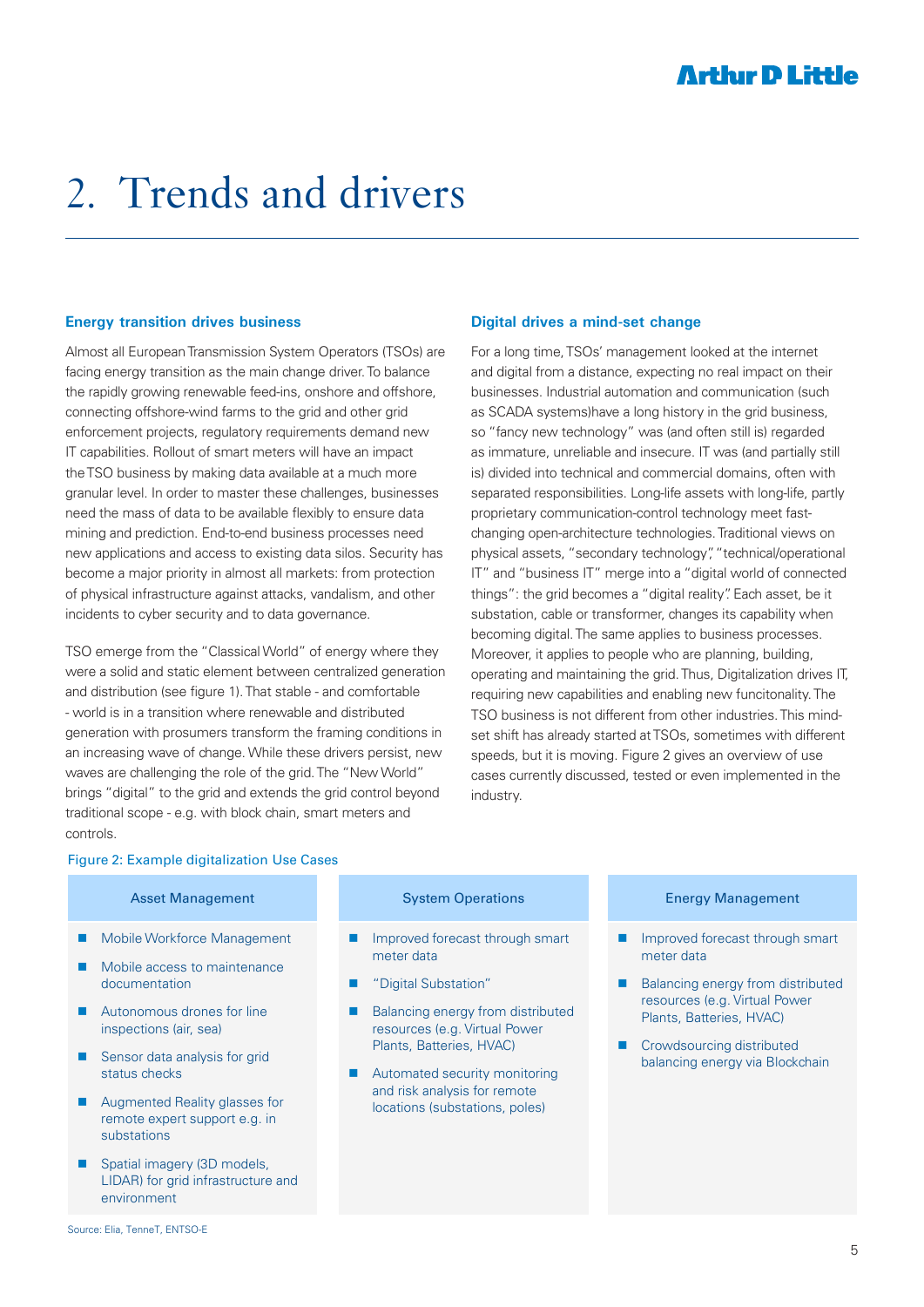### **Digitalization of assets**

Besides transmission lines, substations are TSOs' key assets. Digitalization of the grid infrastructure is a key priority for some TSOs. The long-term vision is complete digital control of grid assets, mainly substations. The digital substation is aimed at much easier, cost-efficient configuration, extension, control and operations of substations than that of existing station automation. This capability will pay off in the future, when renewables plants, batteries and dynamic loads are added to the grid more often and in larger quantities, i.e., when the grid must be more agile than it is today. In addition, armadas of sensors attached to grid equipment will allow more precise prediction and localization of failures, as well as faster problem resolution. The attitude towards digital "agilization" of the grid is not the same across the market. It depends on the grid-planning strategy or mind-set: adding more "bandwidth" through new lines and substations versus creating more flexibility within the existing asset set-up.

## **AI will transform systems operations and energy management**

Digital will also have an impact on system operations: a TSO tested artificial intelligence (AI) machine learning to size the frequency balancing reserve in a more efficient and faster way. There are many other use cases possible in areas where human experience and judgement are required, such as line inspection. An AI system will even take over some of the tasks of control-center operators, giving them more time to focus on optimization. With an increasing share of renewables, systems operation will become more dynamic and short-term driven, which makes AI a prerequisite to mastering the challenges.

### **Digital disruption on the horizon**

Few companies have explicit digital strategies or expect disruptive impact on the industry, compared to, for example, the consumer retail business, which has firms such as Amazon as game changers. Nevertheless, there are some indications that digital could influence the TSO business model, as one can see in the innovation projects initiated by some industry players: as an example, crowdsourcing of balancing power from batteries in homes mingles transmission with distribution grid level.

Widespread roll-out of smart meters would allow activation of millions of decentralized electrical loads, prosumers and storages for grid control. Blockchain-based contracting and settlement enable this kind of mass transaction. The long-term trend of decentralizing renewable power generation and storage, load management, aggregation and power-to-X can lead to convergence of the grid-control mechanisms of transmission and distribution grids.

Could you imagine a scenario in which all power grids, distribution and transmission are under control of one "super" system operator, a kind "power-grid Amazon"? Besides all regulatory, political and technical, as well as other "man-made" reality, who says this is impossible? Who could disrupt the TSO business? This is why IT, especially digital, is on the agenda of the TSO CEO.

#### **Business processes in search of excellence**

While regulation drives grid operators to increase efficiency, quality of processes is even more important. The growing regulatory requirements, increased risk exposure in large capex projects, and exposure to public opinion demand faster, more agile, and more reliable processes. Management steering and control must become more "intelligent", i.e., proactive and situational, anticipating deviations and dealing with them specifically.

End-to-end process support, consistent company-wide data and process management, and smarter management control are key objectives for a TSO's IT strategy. However, the reality is often a historically grown, patchwork application landscape with multitudes of interfaces and different kinds and ages of software packages, often legacy. The CIO office is not in charge of business processes. Even business process management (i.e., defining clear, cross-departmental responsibilities for processes and actively measuring and improving them) is rare among TSOs. However, some TSOs have equipped CIOs with process management capabilities, often with a dedicated team of process re-engineering consultants managing crossdepartmental improvement projects, as well as temporarily managing process improvement projects or programs.

### **Technology innovation under control**

CIOs expect selected technology innovations to have significant impact on the TSO business. Mobile and Internet of Things technologies have high priority. With assets spread over a huge geographical area and a significant workforce on the ground, there are plenty of use cases improving efficiency and availability. The more data becomes available, the more data mining and artificial intelligence technology will become beneficial in the longer term. Cloud computing and related "as-aservice" provision models are not as popular as they are in other industries, due to critical infrastructure concerns. In general, top management's attitude towards technology innovation is rather conservative in this industry.

Technology innovations mostly come short term, often implemented in piecemeal, bolt-on approaches, and not all of them affect business as a whole. In particular, technology "platforms" (such as operating systems, interface standards and application software) have long-term perspectives and lifetimes,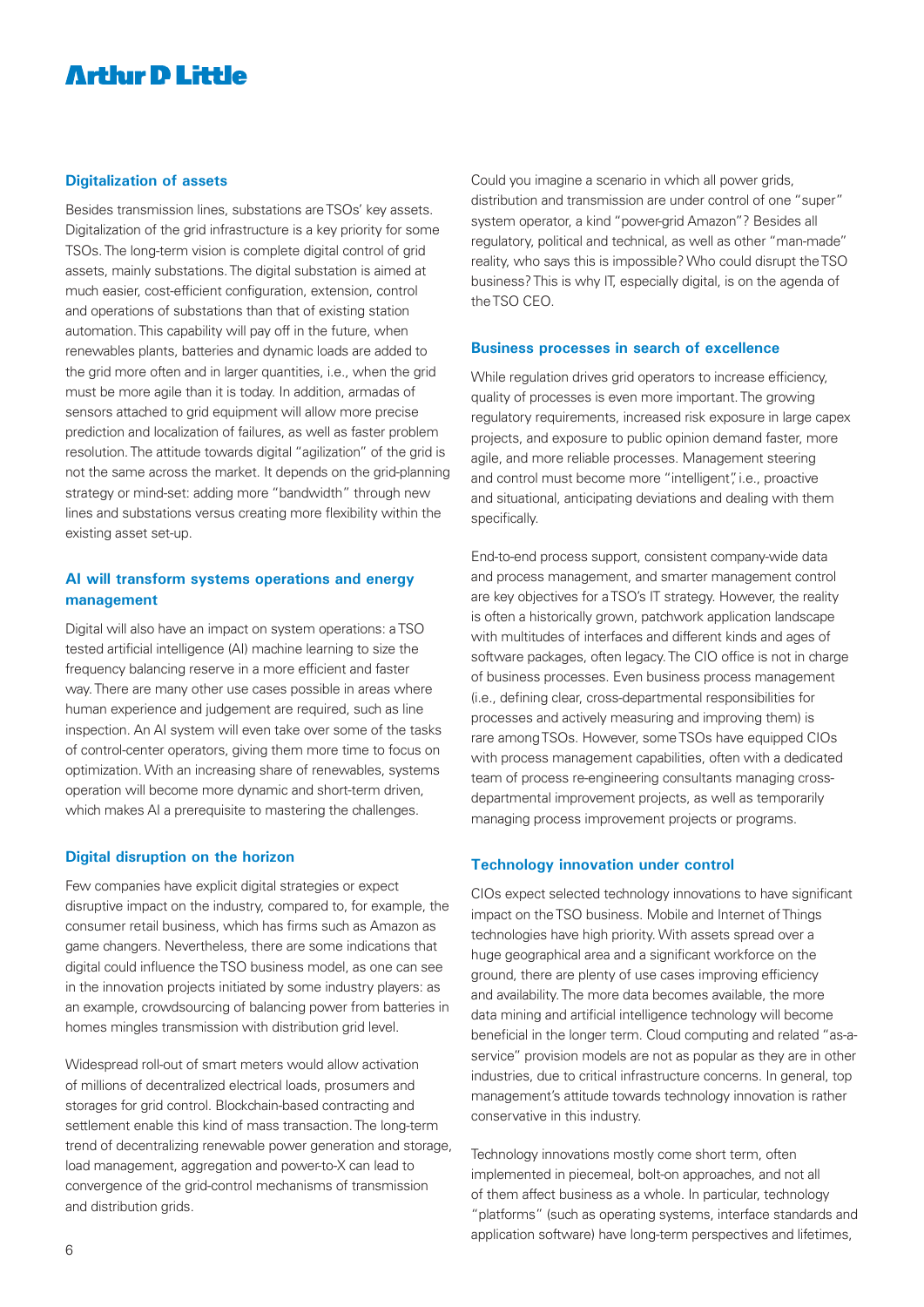and thus improve incrementally. However, eventually their end of life comes closer. This is especially the case with proprietary platforms such as database systems and application software (e.g., SAP, which will discontinue support for its current product in the mid-2020s and is offering S/4 HANA as a successor product). Switching or migrating to a new platform is costly and time- and resource-consuming, often without a clear business case. CIOs use these opportunities to review their technology and vendor preferences and look for additional business value from platform renewals.

### **IT budgets are on the rise – So is cost management**

Most TSOs have seen rising IT budgets in recent years, in OPEX as well as CAPEX. Some TSOs have experienced IT CAPEX doubling or even tripling in the last five years. OPEX has increased only moderately, mainly due to improved hardware virtualization and operations automation. The IT cost/revenue ratio is around 4 percent (OPEX, including CAPEX depreciation) in a five-year average. The more "technical" and "commercial" IT converge, the more budget comparison is blurred. This calls for more transparency on cost and more proactive cost management. Some TSOs have started initiatives for more proactive IT costing, which allows allocation of cost to IT services, as well as identification and influence of cost drivers.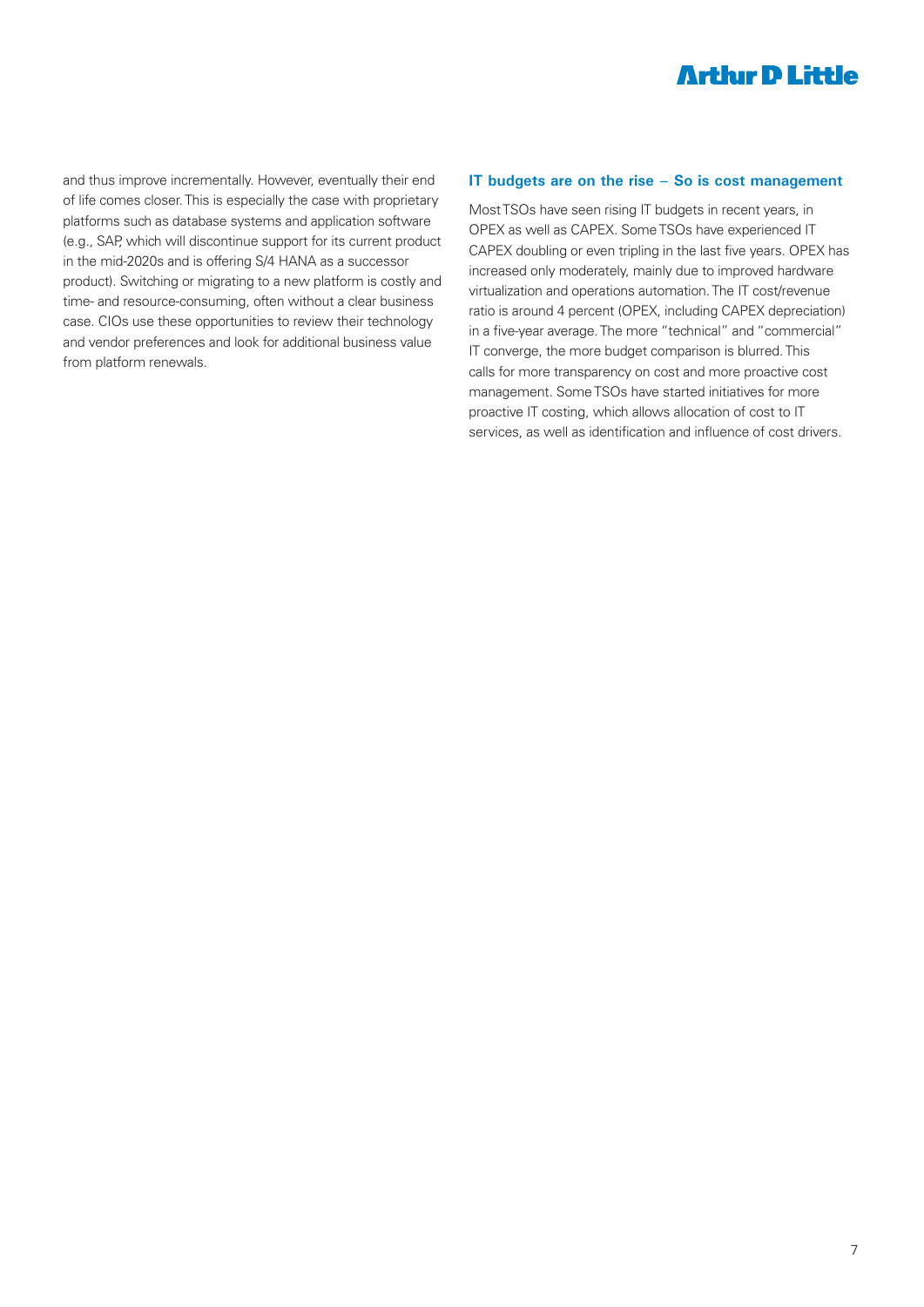## 3. Making IT future-proof

If all that we have previously mentioned becomes reality, traditional IT will need to change significantly. The technology layer will change: from proprietary protocols to All-IP; from software monoliths to open service-based architecture; from data silos to big data. Even bigger is the change for the IT organization – the people making it happen. What capabilities do you need to accomplish the transformation, on the IT side as well as in the business? Many questions arise: Do we need a Chief Digital Officer? What, then, will be the roles of the CIO and CTO? How do we become faster? What about "shadow IT"? How do we set up effective IT steering? How can IT sourcing help to improve?

## **The future CIO role**

Many large corporates have created positions of Chief Digital Officer. The CDO leads the business side of digital: developing the digital strategy and roadmap, leading company-wide digital initiatives, and managing start-up ventures; some lead

new digital business units or provide technology centers with dedicated resources. We have not yet observed a dedicated CDO at a TSO. However, some CIOs have extended their competencies into digital, e.g., by dedicating teams to digital projects. From our perspective, there are clear reasons for "digital-enhanced CIOs": speed is not as critical as in highly competitive businesses, new business models first need regulatory approval or even new regulation, and there will be a close link between new and existing business.

Nevertheless, split responsibilities between CDO and CIO roles might be beneficial when there are significant business innovations that could conflict with ongoing business. Another issue arises with the competences of CTOs at grid operators. For many TSOs, the "technical IT" (mostly SCADA systems) is managed by the CTO department. Linking the already-digitalized grid components with digital asset management makes a closed link between CIO and CTO necessary. That is why some TSOs have shifted SCADA systems to the CIO.



#### Figure 3: Roles and Alignment needs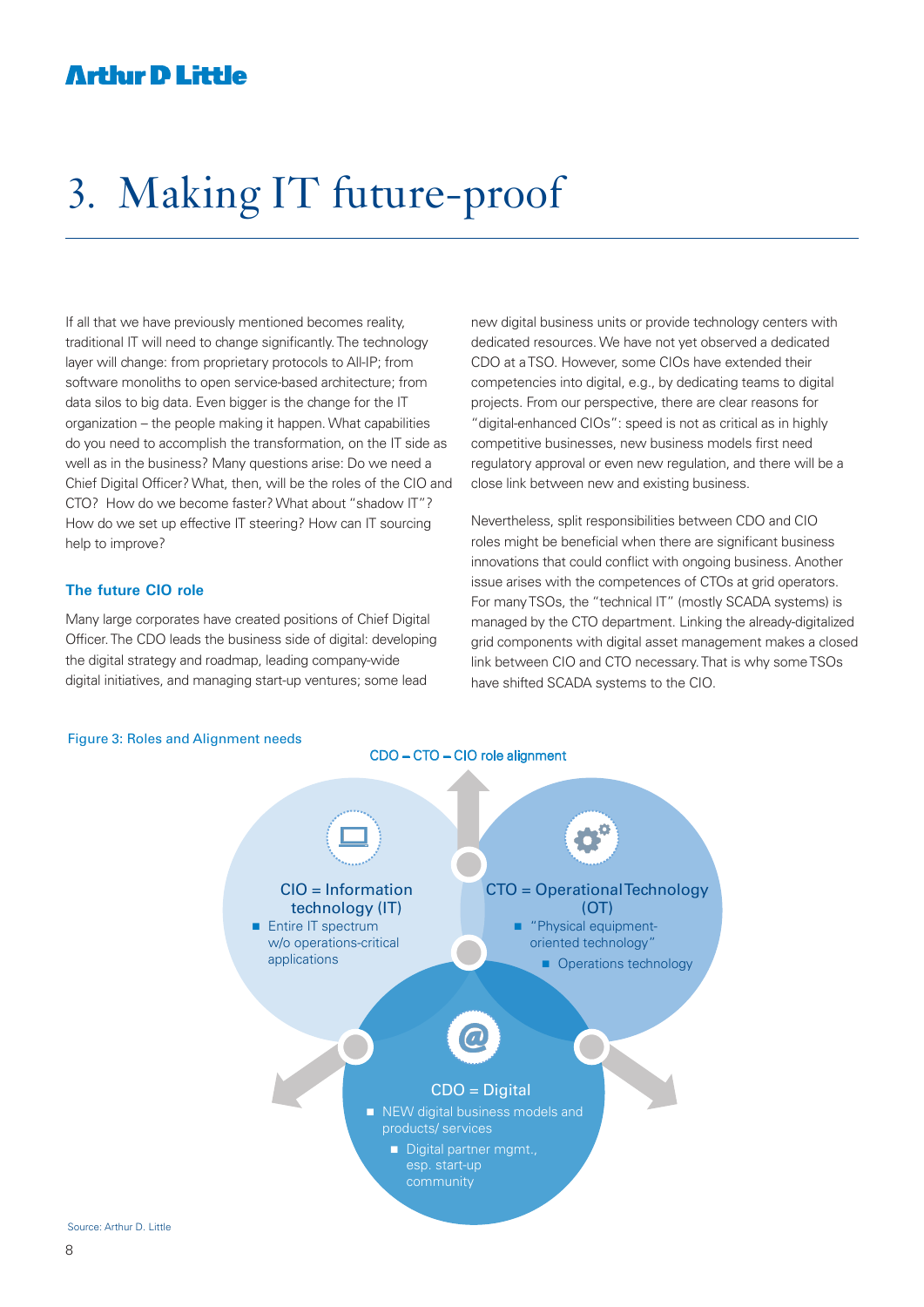### **How do we become faster?**

Agile development is becoming mainstream, at least with the majority of firms today, even in the utilities industry. Shorter time to market, closer links with users or customers, and more flexibility: this is the "agile" promise. However, are speed, customer focus and flexibility relevant for grid operators? That is a question we have heard from TSO executives. For a regulated business with no competition and no real customers, speed is indeed not the primary driver for agile. It is, rather, a cost issue: some TSOs have observed that the cumulated cost of change requests over the lifetime of an application has reached, in some cases, 10 times the initial investment. Change requests drive total cost of ownership (TCO), i.e., translating business demand into application code efficiently is a major lever to increase IT efficiency. "Agile" reduces the slack created by traditional approaches ("waterfall") between business and IT, and thus offers less cost and risk in projects. We expect TSOs moving to agile and similar interactive ways to collaborate with businesses.

In addition, some TSOs are practicing DevOps (integrating application-specific development and operations in one function) – to ensure shorter cycle times and improved quality. Another angle to agile is digital innovation: some TSOs have discovered start-ups as a way to find new solutions, and so agile finds its way into the company from the business side, and IT must be prepared. There remain domains where agile is not the appropriate approach, e.g., when implementing regulatory requirements, algorithmic computations, etc. In these cases, traditional approaches will do.

### **Shadow IT – A sandbox for innovation**

Closely linked with the need to become more flexible is when business units start IT work on their own: sometimes called "shadow IT".

Businesses driving their own application development, independent from corporate IT, has been a reality since the personal computer appeared on the market. Nowadays, with cloud-based, on-demand software, easy-to-use tools, and more computer-literates in business, shadow IT is a new normal. Challenges are obvious: be they cyber security, data protection or legal issues. On the other hand, decentralized development cannot and should not be avoided. Instead of fighting against it, CIOs support decentralized IT with expertise, training and support in development and integration. As a side effect, shadow IT will follow security and quality standards better than working alone.

### **IT governance is needed more than ever**

Most TSOs have clear rules for fundamental decisions regarding IT, and assign governance to the CIO or decision-making bodies.

Almost all have a clear governance for the IT project portfolio with dedicated resources, or at least apply clear decision criteria. Closely linked to projects is budget ownership. Almost all TSOs have central IT budgets, allocated according to project priorities and service needs. Another governance area is standards setting and architecture. While technical standards are relatively easy to define and promote, IT architecture has not been a key topic in recent years. It gets more attention now, with its growing complexity and cost. Few companies have installed dedicated IT architecture functions. IT security has been put back on the CIO agenda in response to rising cyber threats, and so become part of IT governance. A comprehensive, competent and effective IT governance function is clear priority and a success factor.

### **IT sourcing reflected**

The TSO business, like many other industries, is using different kinds of outsourced IT services. We have observed rather small shares of outsourcing at many TSOs, while some have shown significant shares of external supply. Staff leasing of developers or experts is quite common (where it is legally viable) and offers IT departments more flexibility. Some TSOs subcontract application development and maintenance (ADM) by application if they do not have enough of their own application development capacity. Others have outsourced ADM of whole clusters of applications to external service providers.

With few exceptions, TSOs operate their IT infrastructure (data center, network, servers and services) internally, all using their own locations. The cloud has not yet arrived at TSOs; however, hybrid models are in discussion, in which commercial applications would be transferred to the cloud, with technical/ operational applications kept on premise.

We have observed a trend reflecting existing sourcing relations and rethinking of the sourcing strategy. In general, internal developers have been focusing more on innovative "digital" solutions than established business processes. TSOs are facing the same "war for talents" in IT as other firms, and must offer attractive job prospects and compensation – which is a challenge given that most TSOs are medium sized. A well thought through sourcing strategy combined with IT HR concept is a must-have for the CIO.

### **IT operating models**

As business requirements and technology trends accelerate, IT organizations must adapt their operating models, i.e., the way they structure their resources to fulfill requirements.

In established businesses with low degrees of change, the often-preferred operating model is process-oriented. It allows for domain specialization, functional synergies and efficiency, but not for speed and a high degree of change. Even more efficiency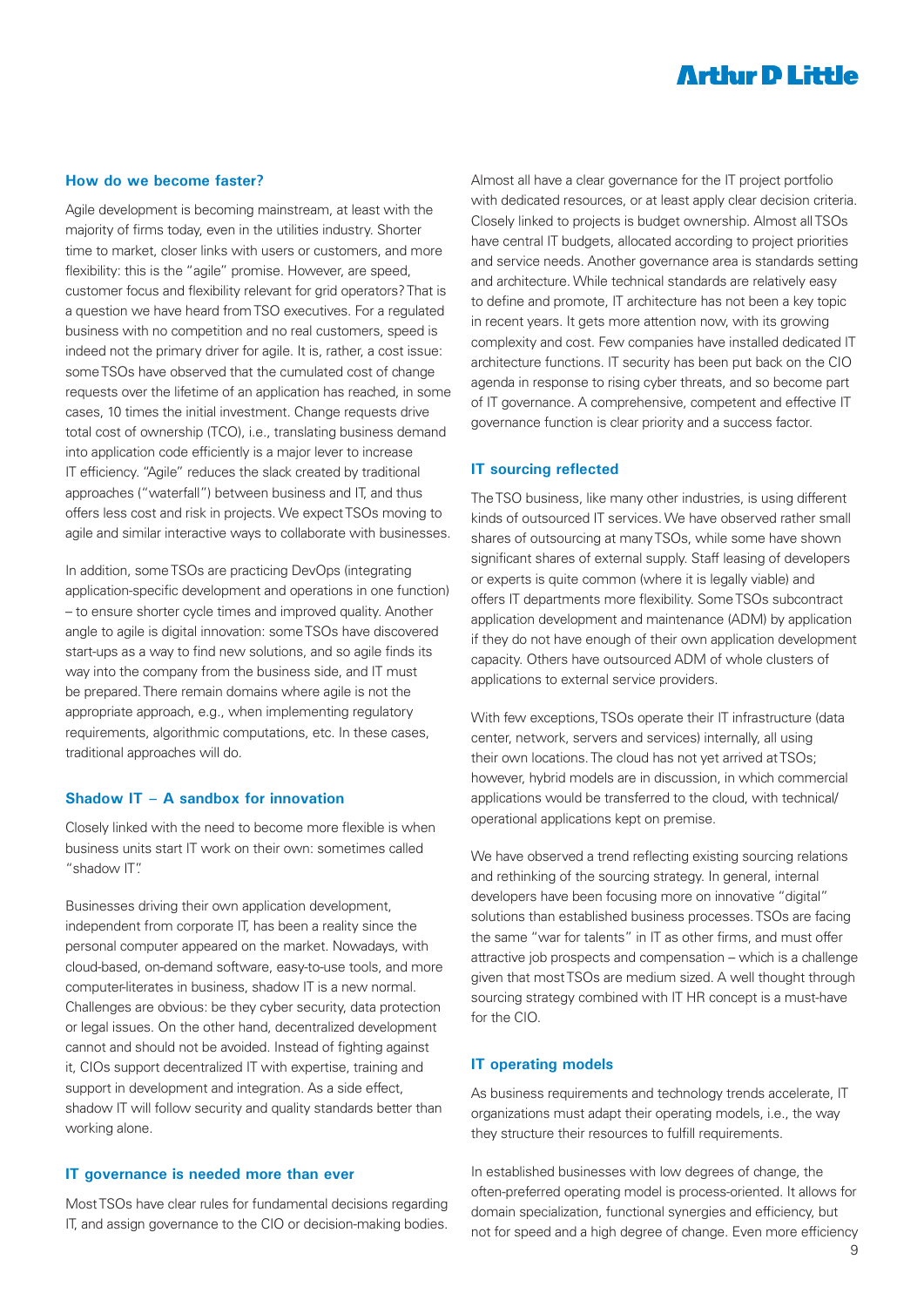driven is the build-and-run factory model, which requires a high degree of standardization in build-and-run, reducing flexibility in implementation and with change requests. The DevOps model is focused on specialized build-and-run, which allows for fast cycles of development and change-request implementation. This model is very suitable for digital projects with high degrees of change during the life cycle.

The domain-driven architecture model has a high degree of specialization, which allows for domain-specific efficiency

and flexibility; however, it needs a critical mass of project and change requests to be economically viable. The models can also be combined, e.g., the domain model for customer/ market applications and the build-and-run factory for financial applications. We have observed process-driven as the primary model for TSOs, with dedicated DevOps or domain models for selected applications or domains. Figure 4 shows examples of operating models we observed in practice. We recommend to mirror these models with the business requirements and the choosen IT application and technology architecture.

## Figure 4: Basic IT Organization Models



- Strict focus on IT pro-cesses (plan, build, run)
- Domain view secondary

Source: Arthur D. Little



- Plan & demand per domain
- Standardized factories for build & run



■ Build & run structured per domain ("Dev-Ops")



- Domain view primary
- Each domain covers IT processes end to end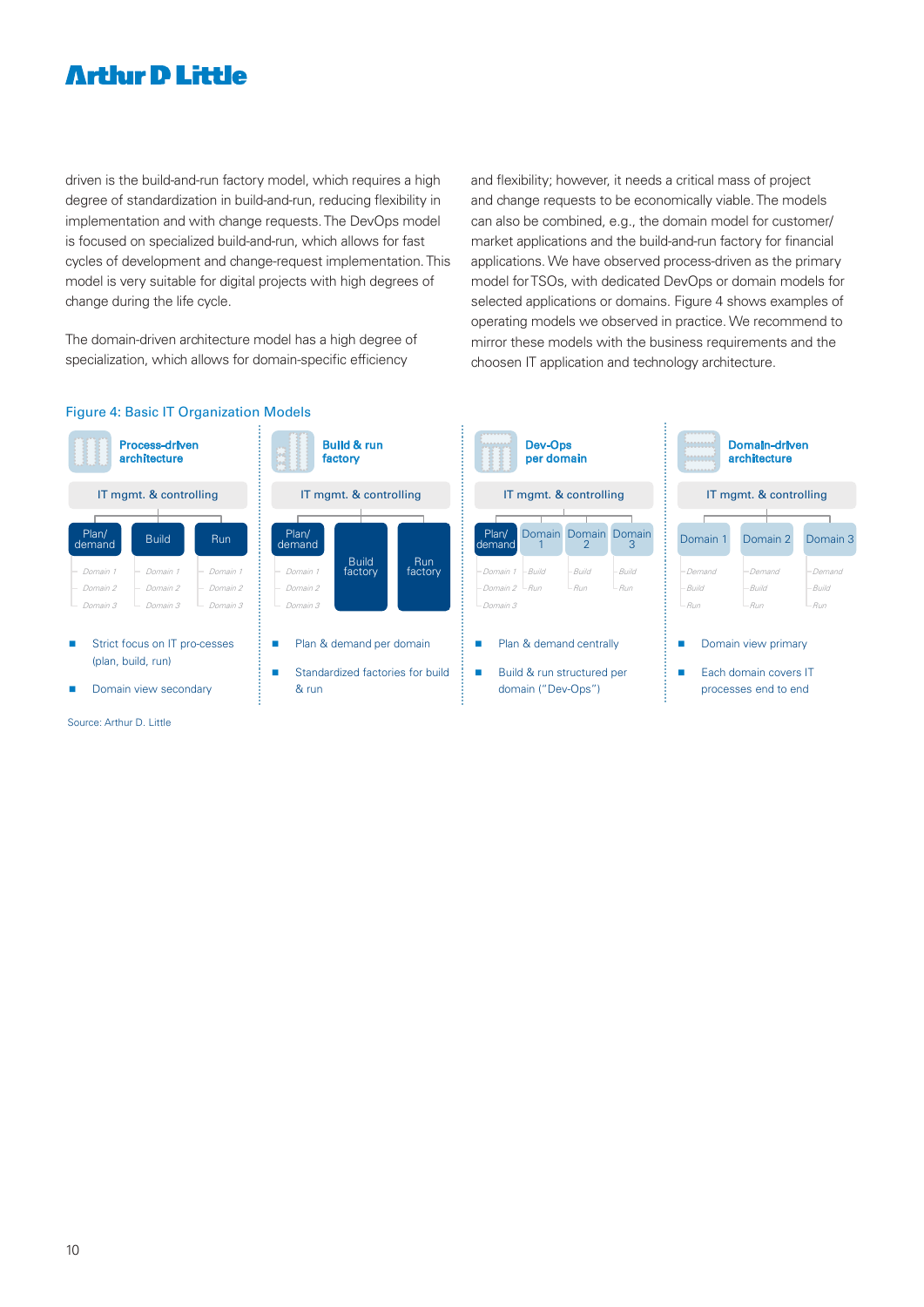## 4. Three top priorities on the agenda

IT in TSOs is at a crossroads of energy-market dynamics and digital disruption. An IT department, positioned as the pure service provider for the business (as it is practiced sometimes), will fall short. Facing the strategic role of IT, the CIO must be a partner and change agent for executive management – visionary and pragmatic, linked with the business and technology minded. Some TSOs already have plans under way, while others' are in the starting blocks. We see at least four topics that are at the top of the CIO agenda to make this happen:

- 1. Develop the digital TSO vision with executive management and create a digital roadmap. The vision should start with the trends and the impact of digital and other technologies on the energy system as a whole. Create scenarios of the changing role of the TSO and other market participants. Select a "least regret" scenario and define short and mid to long-term actions to achieve the envisioned scenario.
- 2. Start with short-term actions and use agile approaches. Agile approaches allow to becoming faster, reduce the total cost of ownership and live a new kind of interaction between business and IT.
- 3. Be significantly involved or have the lead for medium to longterm innovation projects in the digital space, be it robotics or the digital substation. It is of utmost importance that a CIO with his team take an active role in the long-term innovation topics to link these with the IT strategy and architecture.
- 4. Review the existing (written or unwritten) IT governance, compare it to the business and digital strategy and your company's overall governance setup. Make IT governance an essential success factor for your company's IT strategy.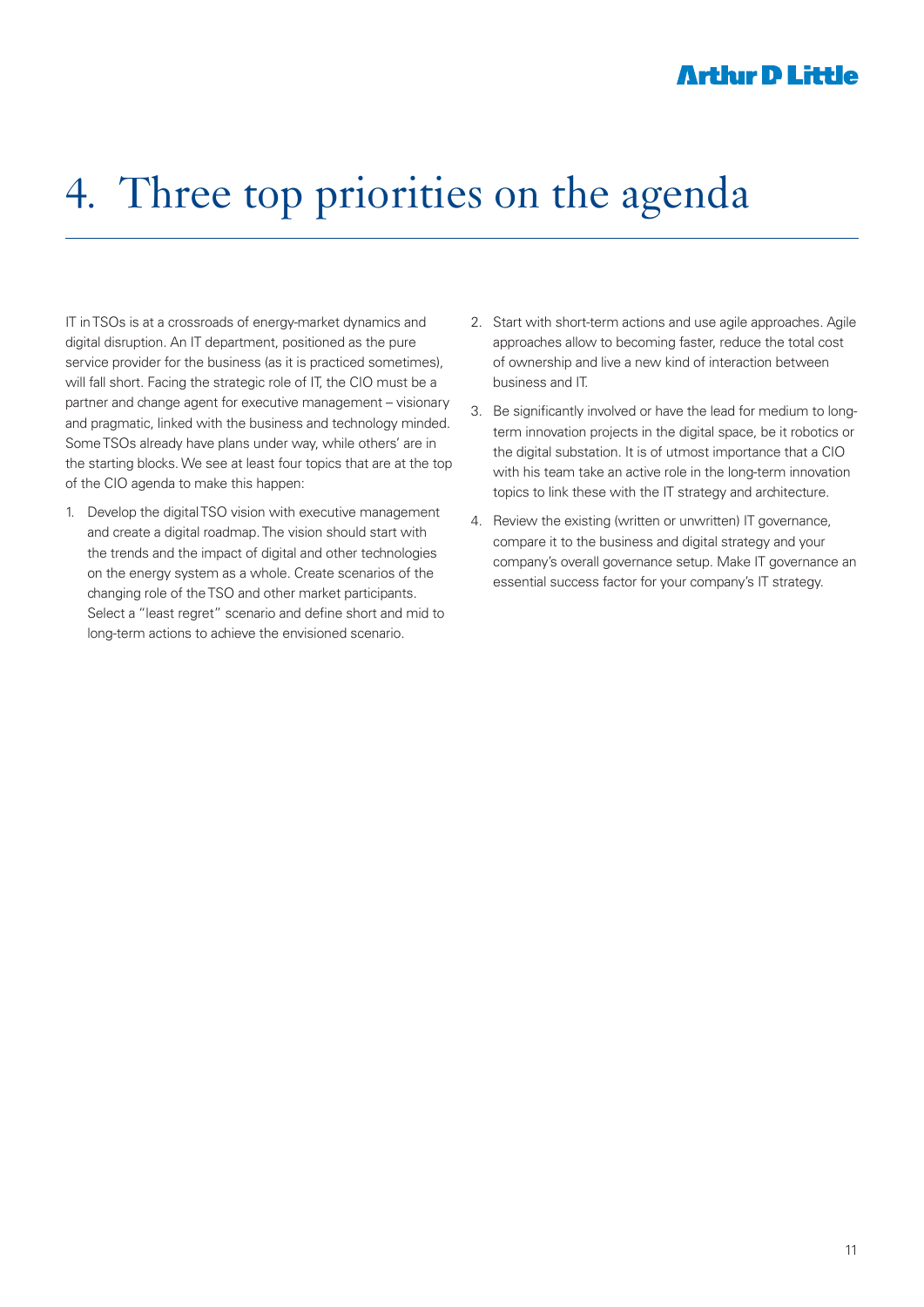## Conclusion

- $\blacksquare$  Information Technology at Transmission System Operators is facing challenges from energy transition and digitalization in most European markets.
- $\blacksquare$  Digitalization will push IT into a transformational role and a prerequisite for the future success of the TSO.
- $\blacksquare$  CIOs are increasingly transforming IT from an internal service organization to a proactive enabler.
- $\Box$  CIOs link executive management, business owners and IT department with strong vision setting, leadership style and communication capabilities.
- $\Box$  CIOs have a clear agenda which enables internal communication and stakeholder buy-in.
- $\blacksquare$  CIOs are initiators and owners of transformational projects with clear sponsorship in top management.
- CIOs are aligning IT governance and business/IT interfaces with a clear role and responsibility split between business and IT.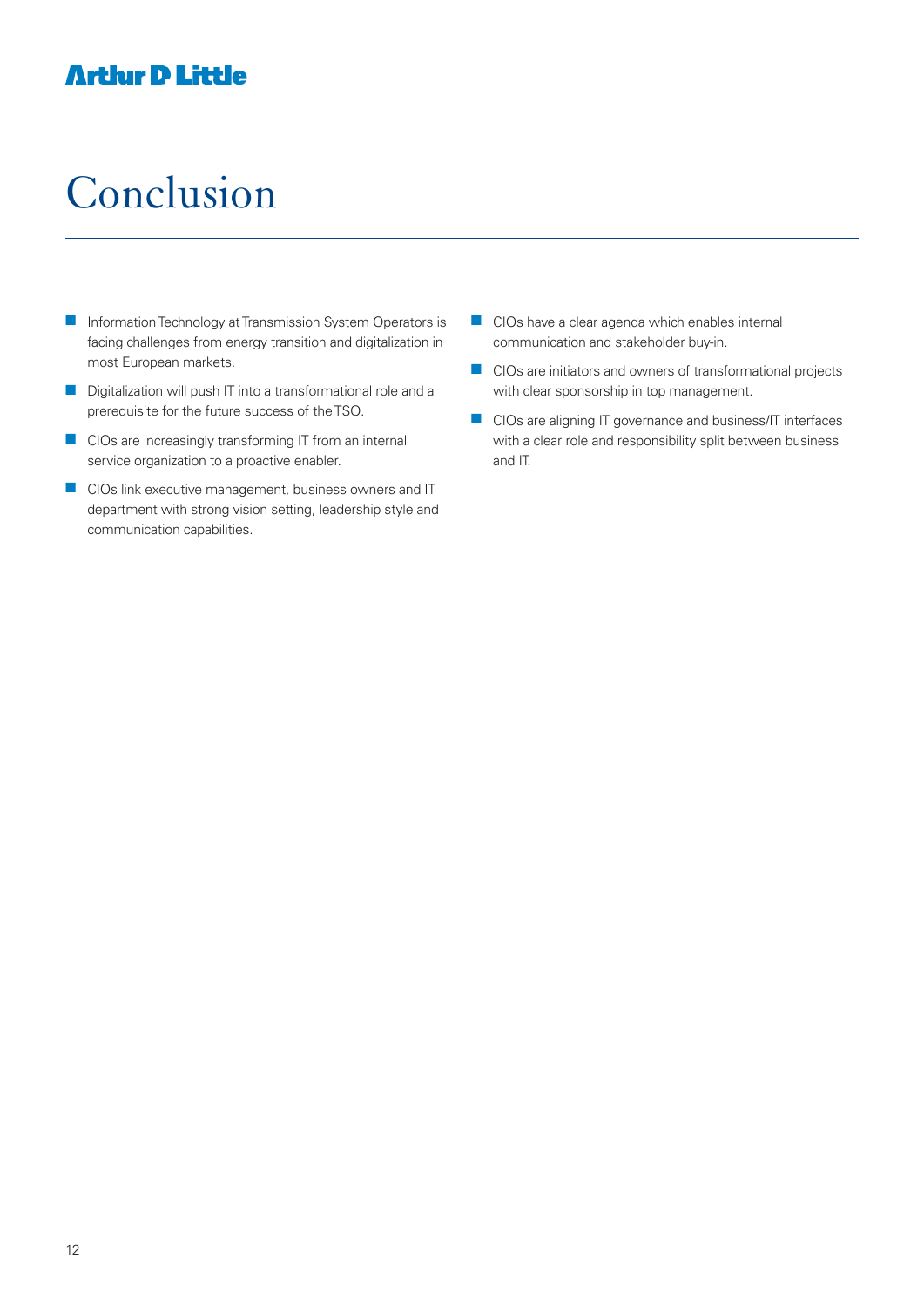## **Contacts**

If you would like more information or to arrange an informal discussion on the issues raised here and how they affect your business, please contact:

Austria Karim Taga taga.karim@adlittle.com

Belgium Kurt Baes baes.kurt@adlittle.com

China Russell Pell pell.russell@adlittle.com

Czech Republic Dean Brabec brabec.dean@adlittle.com

France Vincent Bamberger bamberger.vincent@adlittle.com

**Germany** Michael Kruse kruse.michael@adlittle.com

India Srini Srinivasan srinivasan.srini@adlittle.com

Italy Saverio Caldani caldani.saverio@adlittle.com Japan Yuma Ito ito.yuma@adlittle.com

Korea Chulseung Son son.chulseung@adlittle.com

Latin America Daniel Monzon monzon.daniel@adlittle.com

Middle East Jaap Kalkman kalkman.jaap@adlittle.com

The Netherlands Martijn Eikelenboom eikelenboom.martijn@adlittle.com

Norway Lars Thurmann-Moe thurmann-moe.lars@adlittle.com

Russia Alexander Ovanesov ovanesov.alexander@adlittle.com

**Singapore** Yusuke Harada harada.yusuke@adlittle.com Spain Juan Gonzalez gonzalez.juan@adlittle.com

Sweden Lars Thurmann-Moe thurmann-moe.lars@adlittle.com

Switzerland Michael Kruse kruse.michael@adlittle.com

**Turkey** Coskun Baban baban.coskun@adlittle.com

UK Stephen Rogers rogers.stephen@adlittle.com

USA Bob Peterson peterson.bob@adlittle.com